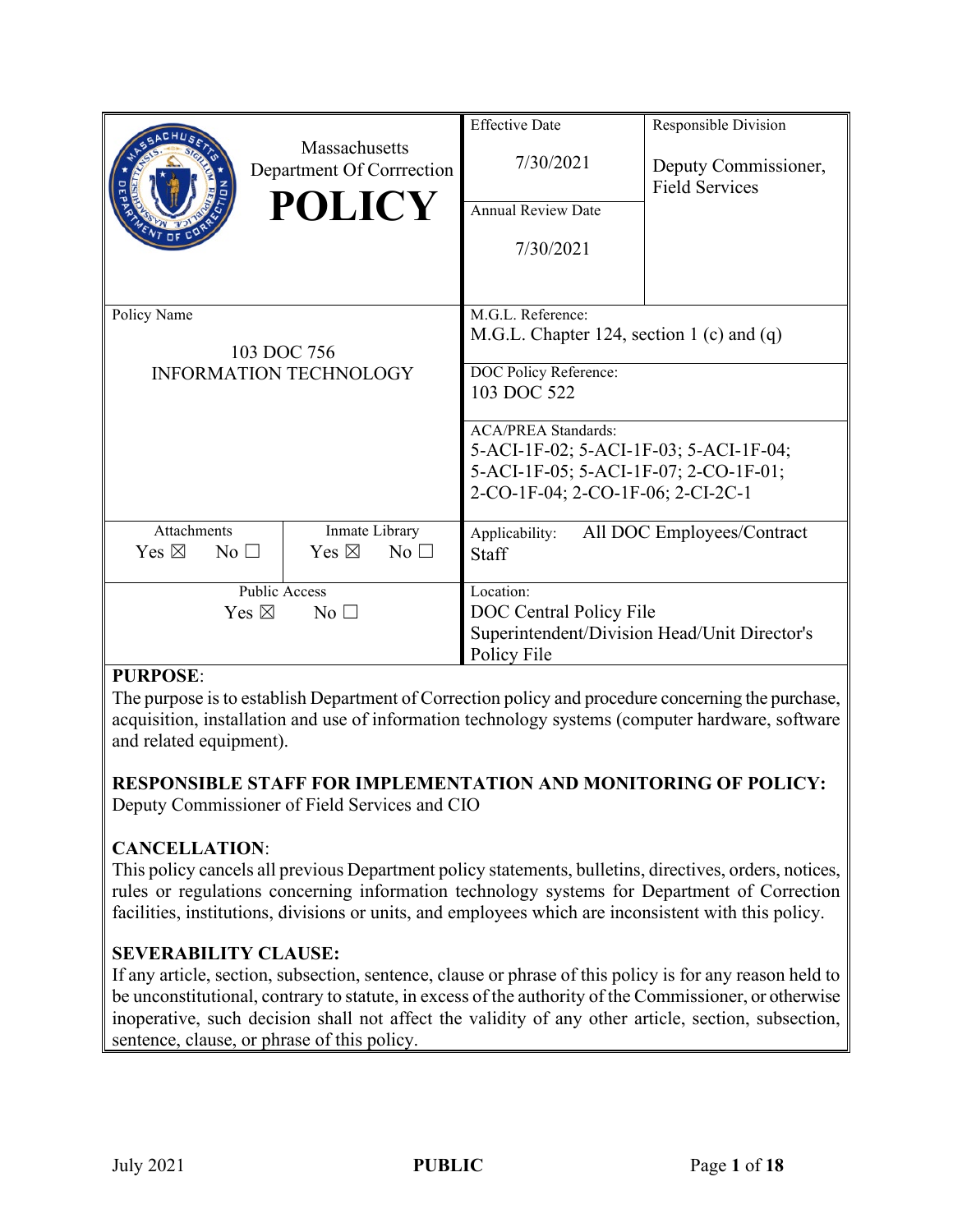# **TABLE OF CONTENTS**

| 756.01 | General Policy                                                                     | 3  |
|--------|------------------------------------------------------------------------------------|----|
| 756.02 | Scope                                                                              | 3  |
| 756.03 | Ownership                                                                          | 3  |
| 756.04 | Responsible Staff                                                                  | 4  |
| 756.05 | Acquisition of Information Systems: Hardware, Software and Related<br>Technologies | 4  |
| 756.06 | Annual Inventory                                                                   | 5  |
| 756.07 | <b>Authorized Access</b>                                                           | 6  |
| 756.08 | Training                                                                           | 9  |
| 756.09 | Security of Systems                                                                | 9  |
| 756.10 | Disaster Recovery                                                                  | 11 |
| 756.11 | <b>Annual Audit</b>                                                                | 11 |
| 756.12 | <b>Annual Report</b>                                                               | 11 |
| 756.13 | Conformance with Established Administration & Finance Guidelines                   | 12 |
| 756.14 | <b>Review Date</b>                                                                 | 12 |

# **ATTACHMENTS**

| Attachment #1 | Request for Installation of CJIS Terminal             | 13 |
|---------------|-------------------------------------------------------|----|
| Attachment #2 | Request for Installation of Non-DOC Hardware/Software | 14 |
| Attachment #3 | Inventory of Non-DOC Hardware/Software                | 15 |
| Attachment #4 | <b>IMS</b> Profile Approval Procedures                | 16 |
| Attachment #5 | IMS Institution and Central Office Profiles           | 17 |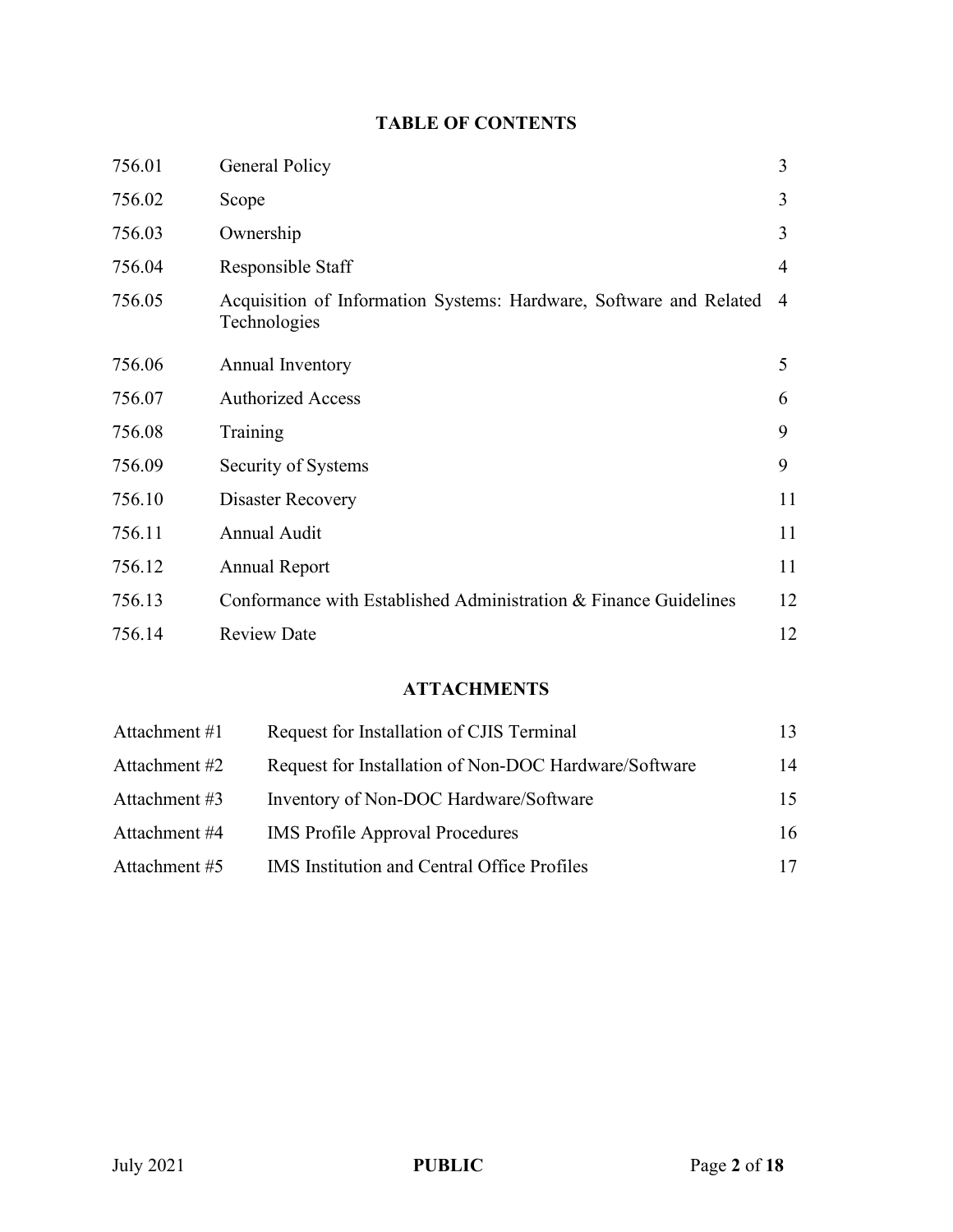### **756.01 GENERAL POLICY**

The Department of Correction acknowledges that people, hardware, software, telecommunications, facilities, and data together form an information technology (IT) system that is highly effective. However, all IT systems involve certain risks that must be addressed through proper controls that assure:

- 1. Department of Correction IT systems operate effectively and accurately;
- 2. There are appropriate technical, personnel, administrative, physical, environmental, and telecommunications safeguards in IT systems; and
- 3. The continuity of the operations of IT systems that support critical agency functions is preserved.

### **756.02 SCOPE**

103 DOC 756 applies to all computing platforms, including local and wide area networks, systems, and applications used to process Department of Correction information. It also applies to users of those systems and applications, including those who install, develop, maintain, administer, and use those systems and applications for the Department of Correction and external entities.

103 DOC 756 applies to all automated technology currently in existence and to any new automated technology acquired or developed after the effective date of 103 DOC 756.

All users of Department of Correction information technology networks and resources shall abide by all applicable Departmental, and State guidelines, policies, regulations, statutes, and procedures pertaining to confidentiality and privacy.

#### **756.03 OWNERSHIP**

All Department of Correction data, programs, systems, and procedures (hereafter called "information") gathered, stored, or maintained by the Technology Services Division, are the property of the Department of Correction, unless otherwise stated in a contractual agreement.

Any person, group, or custodian accessing Department of Correction information must recognize his/her/their responsibility to preserve the security and confidentiality of said information. Such information shall be used only for conducting official business for the Department of Correction. Staff shall utilize such information only in accordance to all applicable provisions of Federal and State statutes and Department of Correction policies, including statutes and policies governing the use and dissemination of Criminal Offender Record Information (CORI), Evaluative Information, medical record information, substance abuse information and personal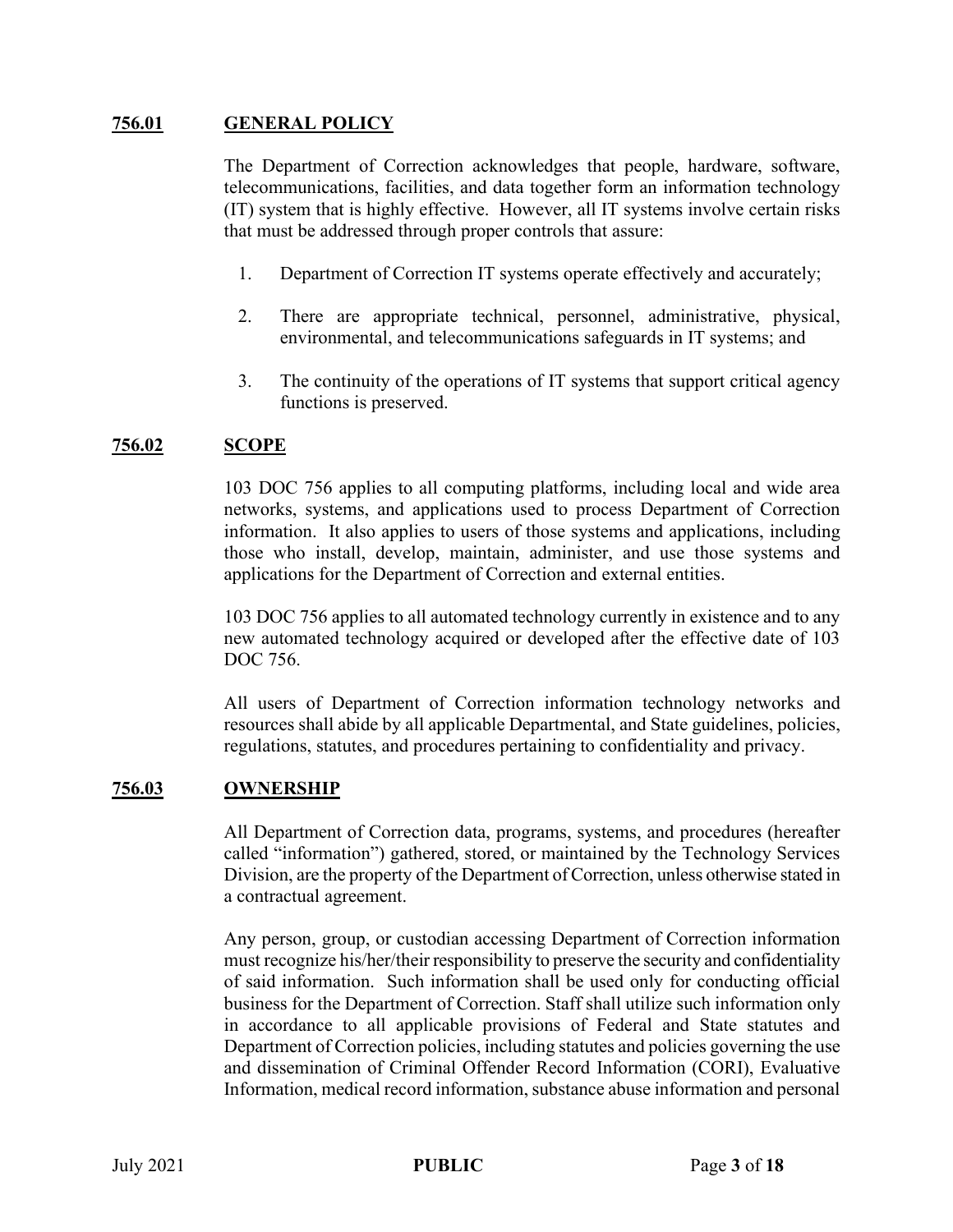data. More specifically, users are prohibited from using their profiles to view data files that are not necessary to the conduct of their normal business, commensurate with their position and role within the organization. Furthermore, staff shall not query data or print file information at the request of others, to provide to others, or to satisfy their own interest or curiosity. Under no circumstances shall an employee share such information with others if it is not in the normal course of his/her/their duties to do so. Additionally, if an employee cannot view information based on his/her/their profiles; they are not authorized to obtain that information in any other manner. The unauthorized querying, printing or sharing of data or information shall constitute a violation of the employee rules and regulations, and may result in disciplinary action.

### **756.04 RESPONSIBLE STAFF**

- 1. The Deputy Commissioner of Field Services and the CIO shall be responsible for implementing and monitoring this policy throughout the Department.
- 2. Each Superintendent, Division Head and Unit Director shall be responsible for implementation of this policy at their respective facility, institution, division or unit; and for the development of any and all necessary policies and procedures.

#### **756.05 ACQUISITION OF INFORMATION TECHNOLOGY SYSTEMS: HARDWARE, SOFTWARE AND RELATED TECHNOLOGIES**

- 1. Information technology systems obtained by any Department of Correction institution, division or unit shall follow these general guidelines:
	- a) User friendliness: The system is easy to use and to learn. Highly specialized training is not required to operate the systems.
	- b) Open architecture: The hardware shall allow for the incorporation of features developed by a third party into the original system.
	- c) Open systems: The software shall allow for development of new applications by in-house program developers or other parties.
	- d) Connectivity: The systems shall have the ability to interact with local, state and federal information systems, provided that appropriate standards and communication protocols are complied with.
- 2. All Department institutions, divisions and units shall only purchase or acquire information technology systems hardware, software or related technology that is approved by the CIO or designee.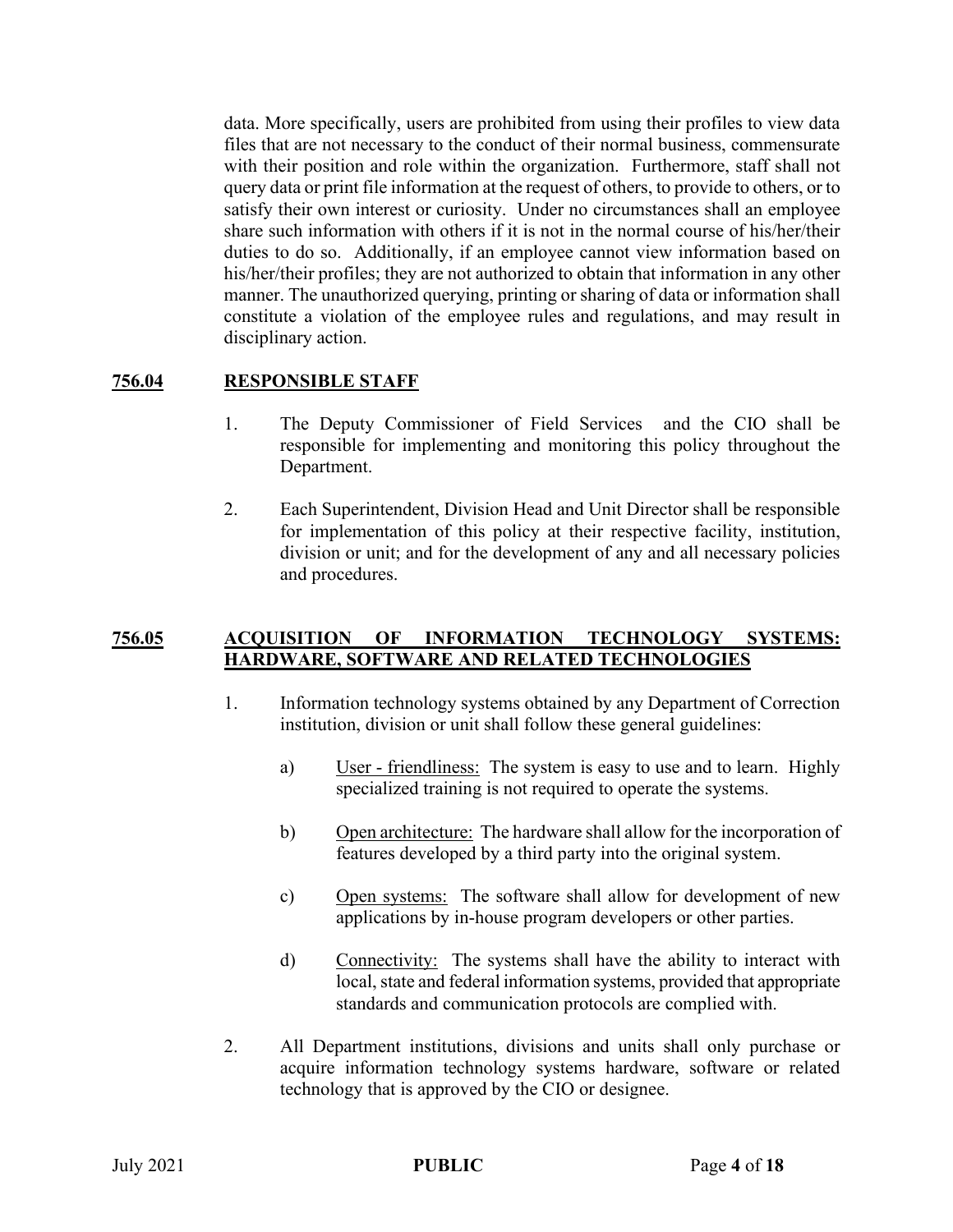- 3. All information technology systems hardware, software or related technology will be purchased or acquired in coordination with the staff of Technology Services Division and the staff of the institution, division or unit funding the procurement.
- 4. There shall be a centralized database of the Department's information technology systems, known as the Inventory Tracking Database. This database will be maintained and updated by designated Technology Services staff as a result of such procurement and/or as specified in section 756.06.
- 5. The Technology Services Division shall coordinate with each facility the delivery and installation of any information technology systems. Installation of Local Area Network servers and all other network hardware shall be at the direction of the Technology Services Division to ensure that appropriate security and environmental precautions are adhered to.
- 6. The Technology Services Division shall ensure that adequate disaster suppression plans are developed to prevent damage to information technology systems and to detect potential environmental threats (fire, smoke, water, and lightning). The Superintendent, Division Head, or Unit Director, in consultation with the Technology Services Division, shall ensure that all Local Area Network (LAN) servers and network connectivity equipment are maintained in a secure area of the facility with controlled access, which poses minimal threat of damage to the technology systems and has disaster preventive controls in place.
- 7. To ensure an open-system architecture and standardization of Departmental databases, all requests for database development and/or enhancements shall be forwarded to the CIO. The CIO will review these requests to determine application specifications and required development resources. The Technology Services Division will only support development of or enhancements to databases, which have been prioritized by the Department and follow departmental standards of an open-system architecture.

## **756.06 ANNUAL INVENTORY**

- 1. On or before June 30th of each year, the designated staff of Technology Services Division along with the appropriate staff of institutions, divisions and units shall conduct an inventory of all information technology systems hardware, software and other related technology in its possession or under its control, and shall update the Department Inventory Tracking Application as needed. The results of the Annual Inventory shall be forwarded to the CIO for review.
- 2. Upon the acquisition, transfer, surplus or purchase of any information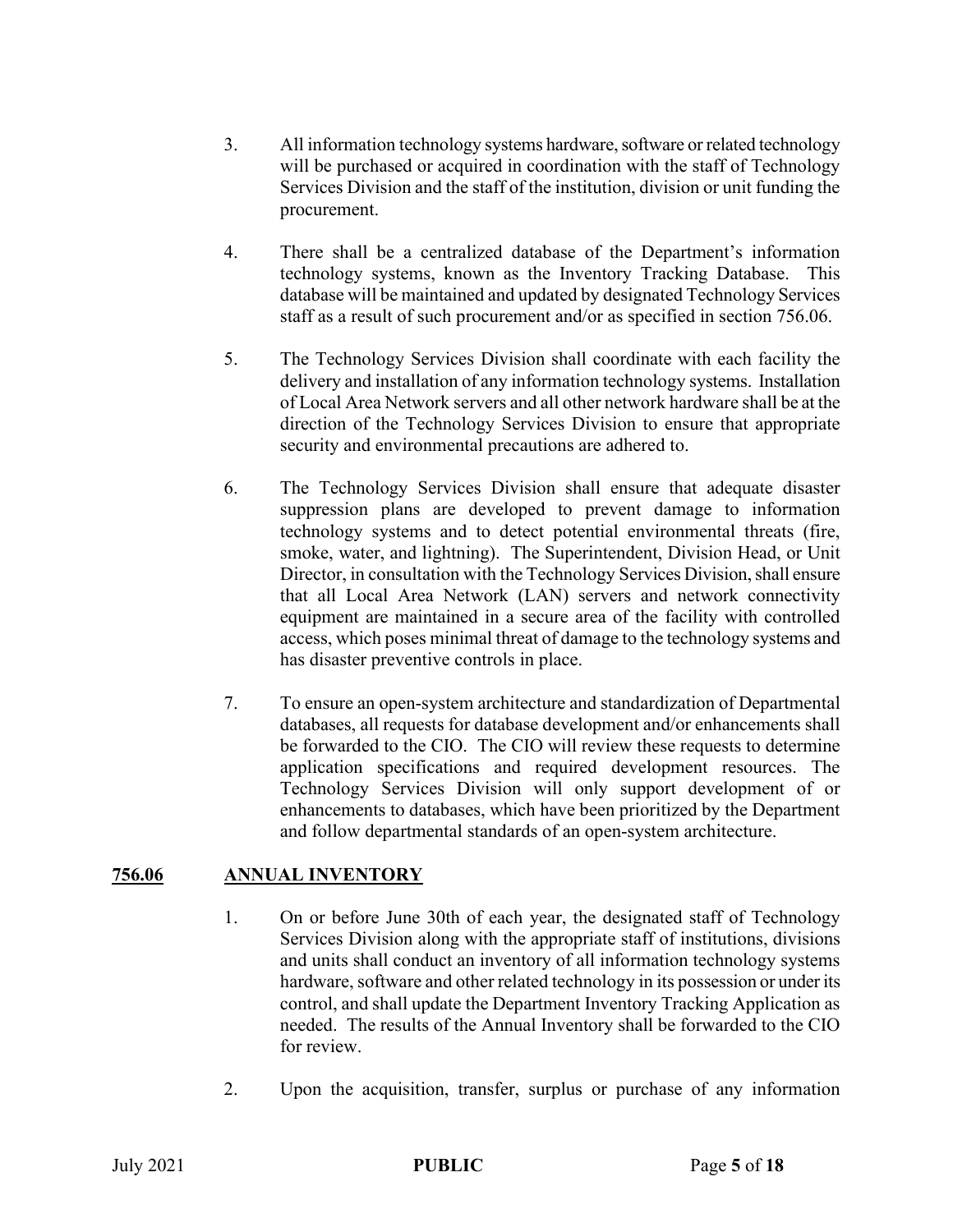technology systems hardware, software or related technology the appropriate change(s) shall be entered into the Department Inventory Tracking Application by the designated Tech Liaison.

3. If any information technology systems hardware, software or related technology is lost or stolen, the facility, institution, division or unit shall immediately notify the CIO. The CIO may request a full report concerning the circumstances of the reported loss or theft, and may require further investigation if warranted. In such cases all investigations shall adhere to 103 DOC 522, *Internal Affairs Unit*.

## **756.07 AUTHORIZED ACCESS**

The intent of this policy is to provide authorized access for personnel, dependent on their job assignment to any information technology system maintained by the Department. To ensure system security and integrity the following guidelines shall be adhered to:

- 1. Wide Area Network (WAN)/Local Area Network (LAN)
	- a) Access to the Department's information systems, its facilities and components shall be governed by this policy as administered by the CIO;
	- b) Access to specific applications is regulated by the CIO and managed by the Help Desk on behalf of the Superintendents, Division Heads or Unit Directors;
	- c) Any Department employee or vendor may be granted access to the system and its applications, dependent on job assignment and authorization;
	- d) Individuals authorized to request new user access to the Department's information systems are limited to Command Staff, Superintendents, Deputy Superintendents, Division Heads, and Unit Directors. These individuals shall make such requests through the Technology Services Help Desk using E-mail. Only requests received through Email will be responded to;
	- e) Once a username is created, the individual receiving access will determine a password for his or herself to be used when logging onto the system. **Under no circumstances will this password be shared with any other staff person or individual.** The password devised will remain in effect for a certain amount of time, but must be changed by the individual periodically. Passwords are required for information systems and local area network (LAN) access;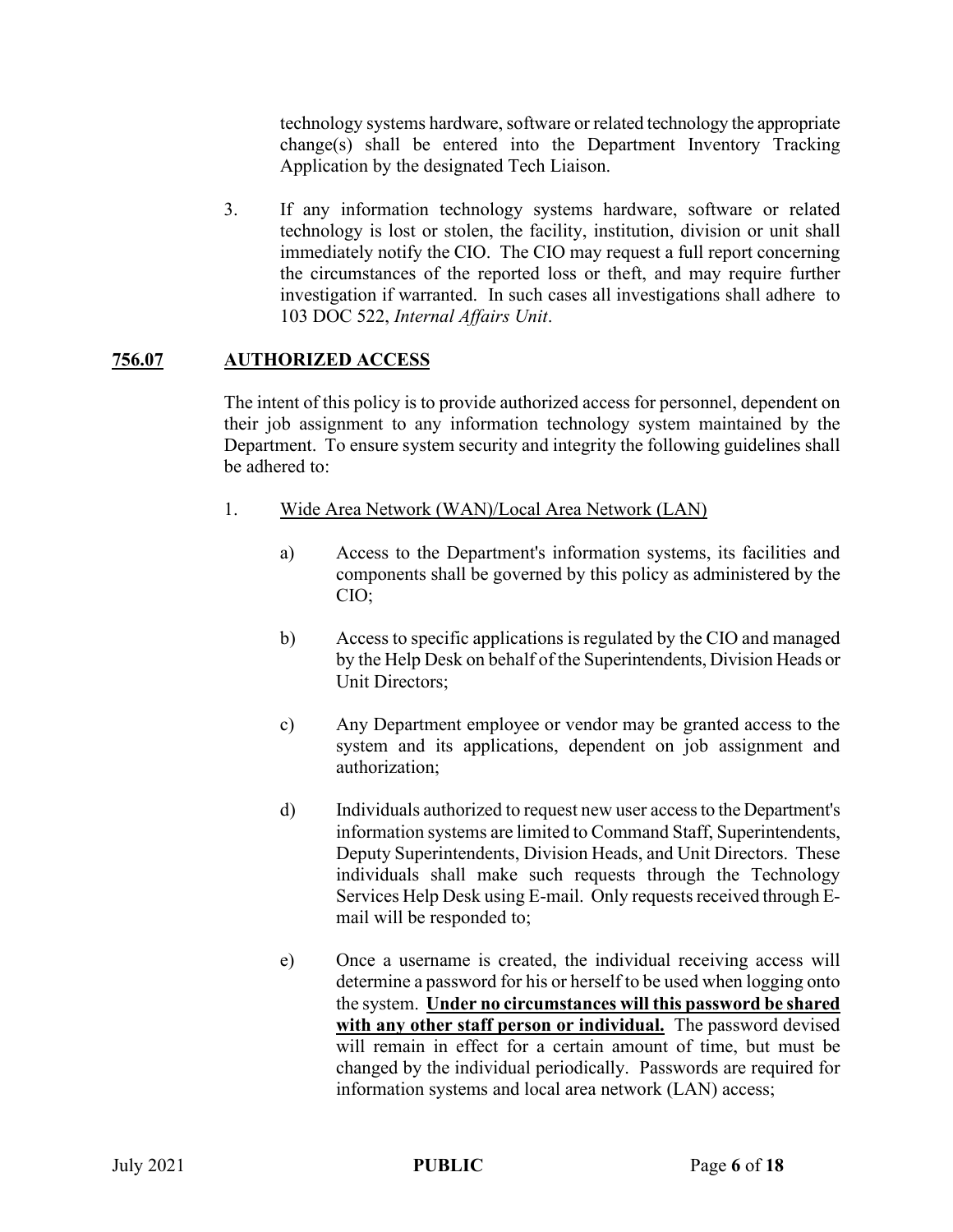- f) **Under no circumstances should any staff member solicit another staff member's password or offer their own.** Contact the Help Desk immediately to reset passwords if discovered or revealed;
- g) Each institution, division and unit shall develop procedures to ensure access to and to maintain security, and integrity of the local network.

### 2. Inmate Management System (IMS)

Access to modules within the Department's Inmate Management System (IMS) will be granted in accordance with Attachment #4, IMS Profile Approval Procedures. Furthermore any person, group, or custodian accessing Department of Correction information must recognize his/her/their responsibility to preserve the security and confidentiality of said information. Such information shall be used only for conducting official business for the Department of Correction. Staff shall utilize such information only in accordance to all applicable provisions of Federal and State statutes and Department of Correction policies, including statutes and policies governing the use and dissemination of Criminal Offender Record Information (CORI), Evaluative Information, medical record information, substance abuse information and personal data. More specifically, users are prohibited from using their profiles to view data files that are not necessary to the conduct of their normal business, commensurate with their position and role within the organization. Furthermore, staff shall not query data or print file information at the request of others, to provide to others, or to satisfy their own interest or curiosity. Under no circumstances shall an employee share such information with others if it is not in the normal course of his/her/their duties to do so. Additionally, if an employee cannot view information based on his/her/their profiles, they are not authorized to obtain that information in any other manner. The unauthorized querying, printing or sharing of data or information shall constitute a violation of the employee rules and regulations, and may result in disciplinary action.

3. Criminal Justice Information System (CJIS)

All authorized users of CJIS shall adhere to the official policies and procedures of the Criminal History Systems Board (CHSB) and the signed CJIS User Agreement. Each facility shall appoint CJIS/LEAPS representatives as mandated by the User Agreement.

All requests for the purchase, acquisition and installation of Criminal Justice Information Systems (CJIS) equipment must be submitted in writing (Attachment #1) to the CIO. Upon review and approval the requests will be forwarded to the Criminal History Systems Board (CHSB) for processing.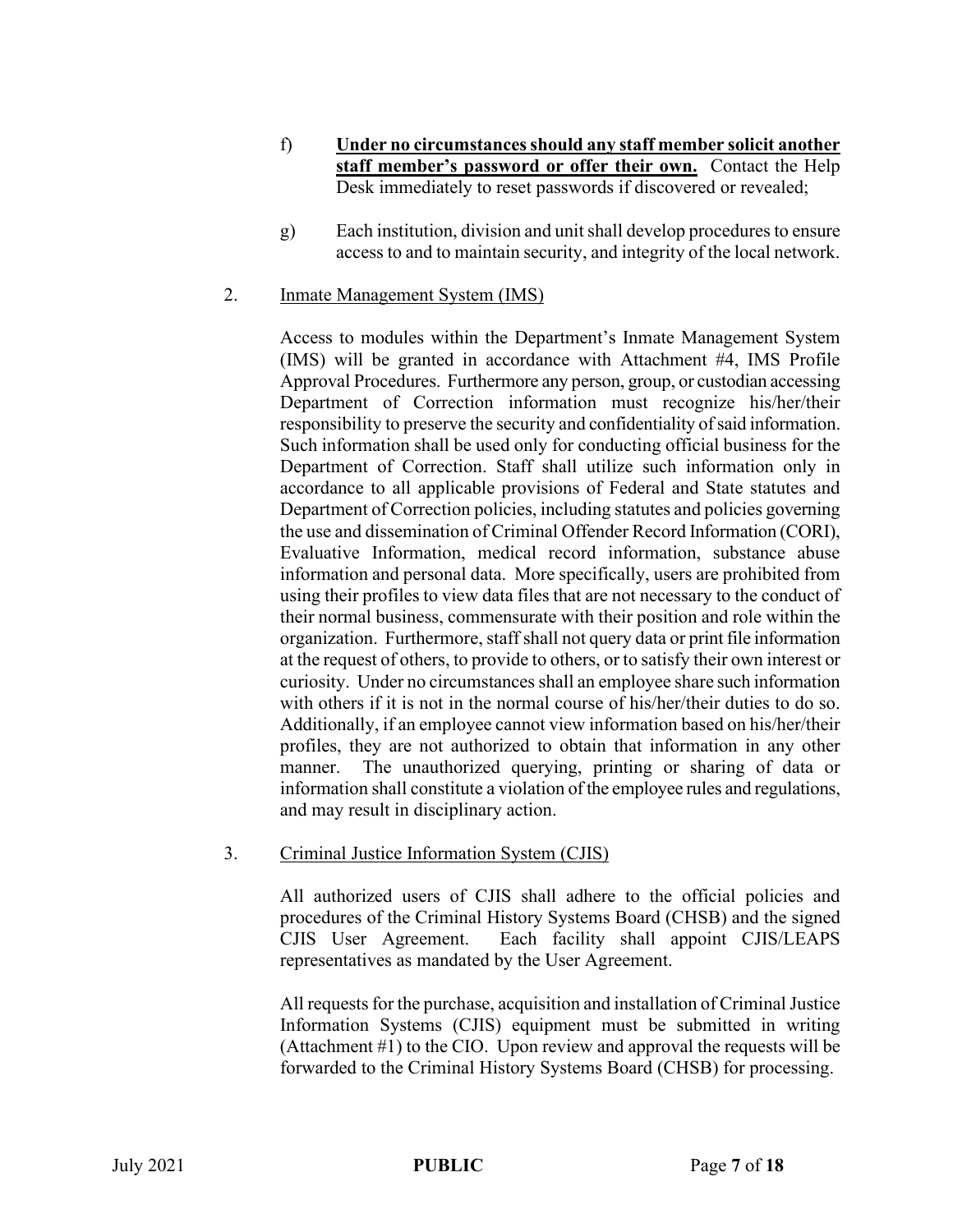All requests for passwords will be made through the Technology Services Help Desk via E-mail. Only requests received via E-mail will be responded to.

4. Security Override

If Technology Services Staff detect any activity, which represents a breach of security, they shall have the authority to immediately suspend that person's access to the WAN, LAN and/or all files.

This termination of authorized access and the action(s) which caused it shall be reported to the CIO and Superintendent, Division Head or Unit Director immediately after all access is suspended. The Superintendent, Division Head or Unit Director shall fully investigate this incident and submit a report to the CIO. The Superintendent, Division Head or Unit Director may request the CIO to reinstate the person's access based upon the results of the investigation. Reinstatement of authorized access is at the sole discretion of the CIO. The CIO will request a Help Desk ticket be opened and assigned to appropriate staff for reinstatement.

5. No Expectation of Privacy

Agency, Board, and Commission computers are the property of the Commonwealth of Massachusetts and are to be used in conformance with state guidelines for use of information technology resources. In order to ensure proper network operations, Network Administrators routinely monitor network traffic and users should be aware that the Secretariat and its Agencies, Boards, and Commissions, as well as the Information Technology Division (ITD), have the right and ability to track Internet sites to which a networked PC connects. The Secretariat and its Agencies, Boards, and Units retain the right to inspect any User's computer, any data stored on it, and any data sent or received by that computer. This right may be exercised at any time. Use of an Agency computer constitutes express consent for the Agency to monitor and/or inspect any data that users create or receive, any message they send or receive, and any web sites they access.

Users should be familiar with the guidelines for E-Mail outlined in state guidelines governing the use of information technology resources and be aware of the fact that Agency, Board, or Unit related E-mails will be subject to the records retention and disclosure requirements of the Public Records Law, unless protected under an applicable exemption or privilege as determined by the keeper of such records.

## **756.08 TRAINING**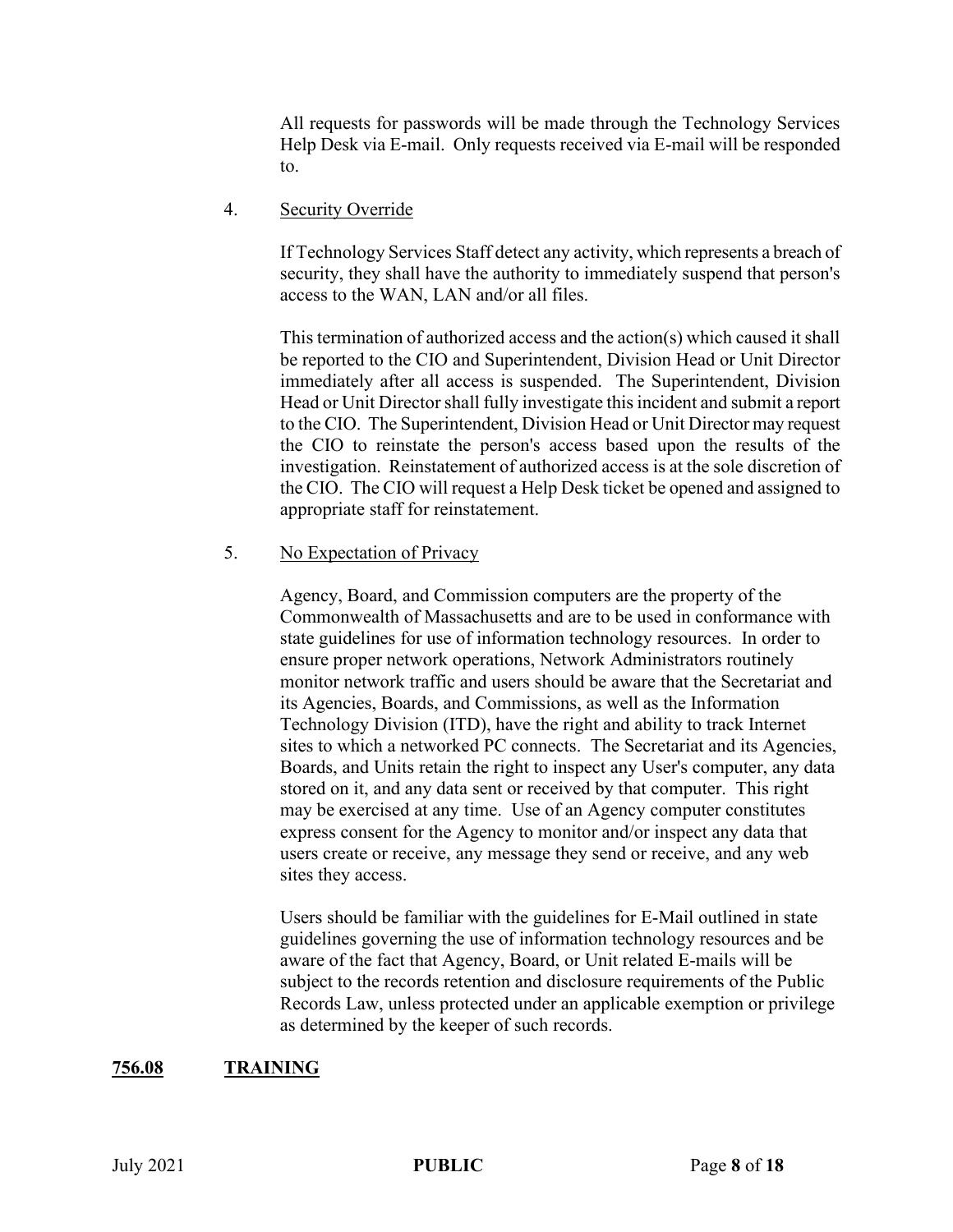The Department, through its Technology Services Division and Division of Staff Development will ensure that all employees receive adequate training in the understanding and use of all information technology systems that are officially provided or made available to the staff during the course of their duties or job assignments. The Technology Services Division shall perform an advisory role in the selection of curriculum and course content for information systems training for Department employees.

Each Superintendent, Division Head, or Unit Director shall ensure personnel under their command are properly trained, by a certified trainer, in the use of any Department computer system.

#### **756.09 SECURITY OF SYSTEMS**

1. Guidelines on Staff Use

The Technology Services Division shall maintain security and integrity of all information technology systems hardware, software and related technology.

Breaches of security shall be viewed as violations of the established Rules and Regulations of the Department and disciplinary action, up to and including termination may occur for documented violations.

**Introduction of unauthorized software, hardware or related technology is prohibited.** The introduction of authorized software shall be recorded and catalogued in an official Department Software Library. All copyright laws and licensing rules shall be adhered to.

Executable files should not be downloaded off the Internet since viruses presently exist in executable files (those files with the .EXE and .COM extensions). However, the newer generation of viruses can live in documents as well. Therefore, without exception, if there is a need to download files off the Internet, the Technology Services Division Help Desk should be contacted for assistance. Under no circumstances should any file be downloaded unless the file has been checked for viruses using an updated version of anti-virus software in use by the Department. Under no circumstances should files be downloaded regularly or automatically from external servers without the explicit consent of the CIO or designee. As a general rule, files that are downloaded should not consume more than one megabyte of disk space. Adherence to this guideline will avoid the use of an excessive amount of space on a PC or network hard drive, and prevent serious stress to the Commonwealth's connection to the Internet, which is shared by many agencies.

Staff whose responsibilities involve the maintenance and operation of the Department's information technology systems will be allowed to bring into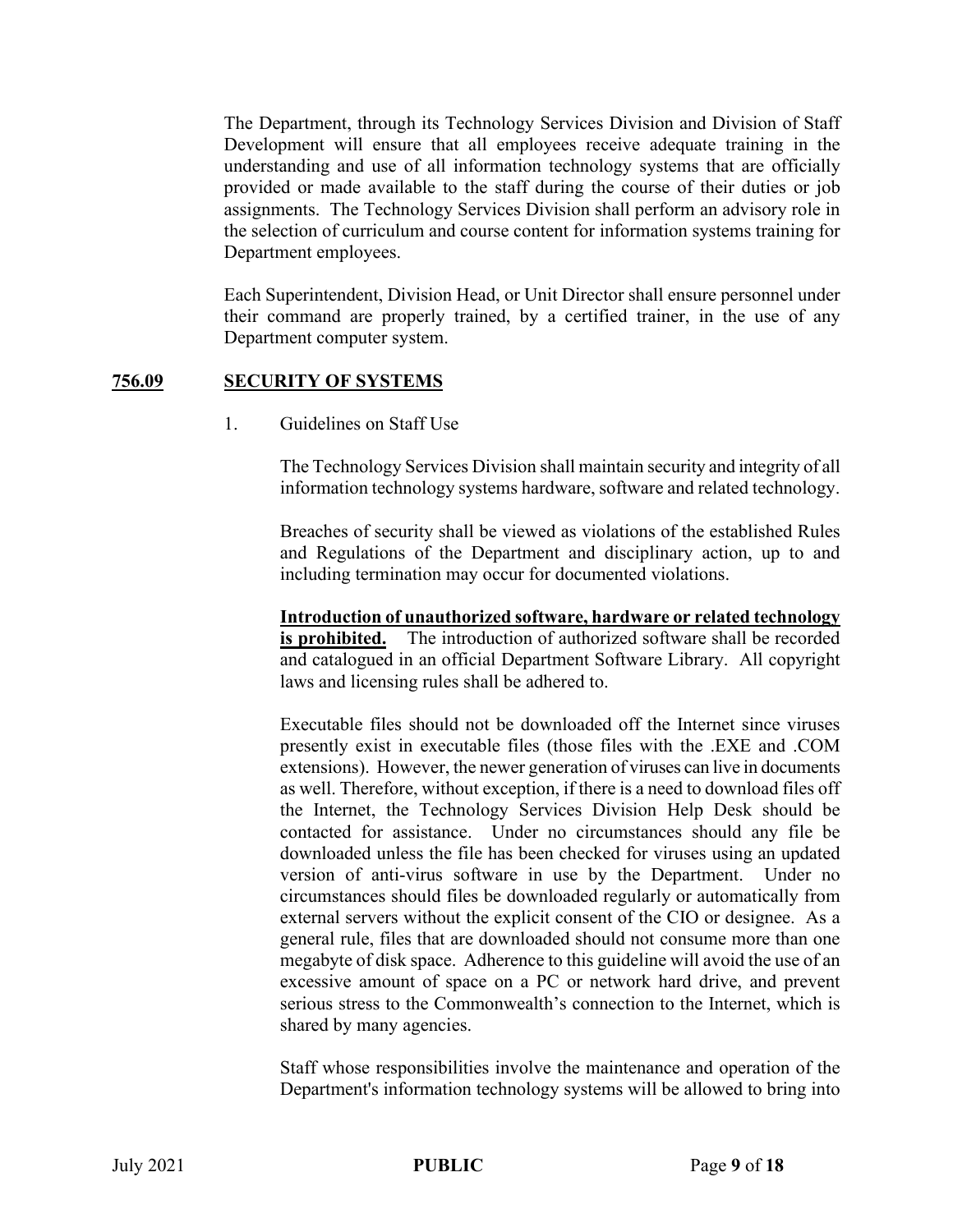the institution or division such hardware, software and instruments that are necessary for the completion of their task.

Concerning the introduction of any information technology systems hardware, software and related technology by a Department vendor, volunteer or any non-DOC agency or affiliate, proper approval must be granted by the Superintendent or Division Head using Attachment #2. Once completed and signed by the Superintendent or Division Head, Attachment #2 shall be forwarded to the CIO or designee for final approval.

The Superintendent or Division Head may request the Technology Services Division or their official representative conduct a security check of this equipment or software entering their respective facility or area.

This security check may include but not be limited to a search for:

- a) contraband within computer system;
- b) potential threats to the security of the facility or institution;
- c) unauthorized software, hardware or other related equipment;
- d) illegal activity conducted through the use of computing systems;

Each Superintendent or Division Head may also authorize the security check of any information technology systems hardware, software or related technological equipment exiting their respective jurisdiction.

The CIO reserves the right to conduct IT security check of the equipment and software entering or exiting any DOC facility.

2. Guidelines on Inmate Use

Inmates are **not allowed any access to any staff associated computing systems, databases or software**. This includes, but is not limited to, access to the Internet and Department of Correction Intranet. All Department computers and related equipment shall be clearly marked in color-coded labels: **Staff Access Only** or **Inmate Access.**

## **There are no exceptions.**

All non-DOC personnel shall declare in writing (Attachment #2) to the Superintendent or Division Head what information technology systems hardware, software, or related equipment they intend to introduce, for what purpose, and if any inmate will have access. Superintendents, Division Heads, and the CIO reserve the right to inspect these information technology systems prior to approving them for inmate use.

Each facility, institution, division or unit shall maintain an inventory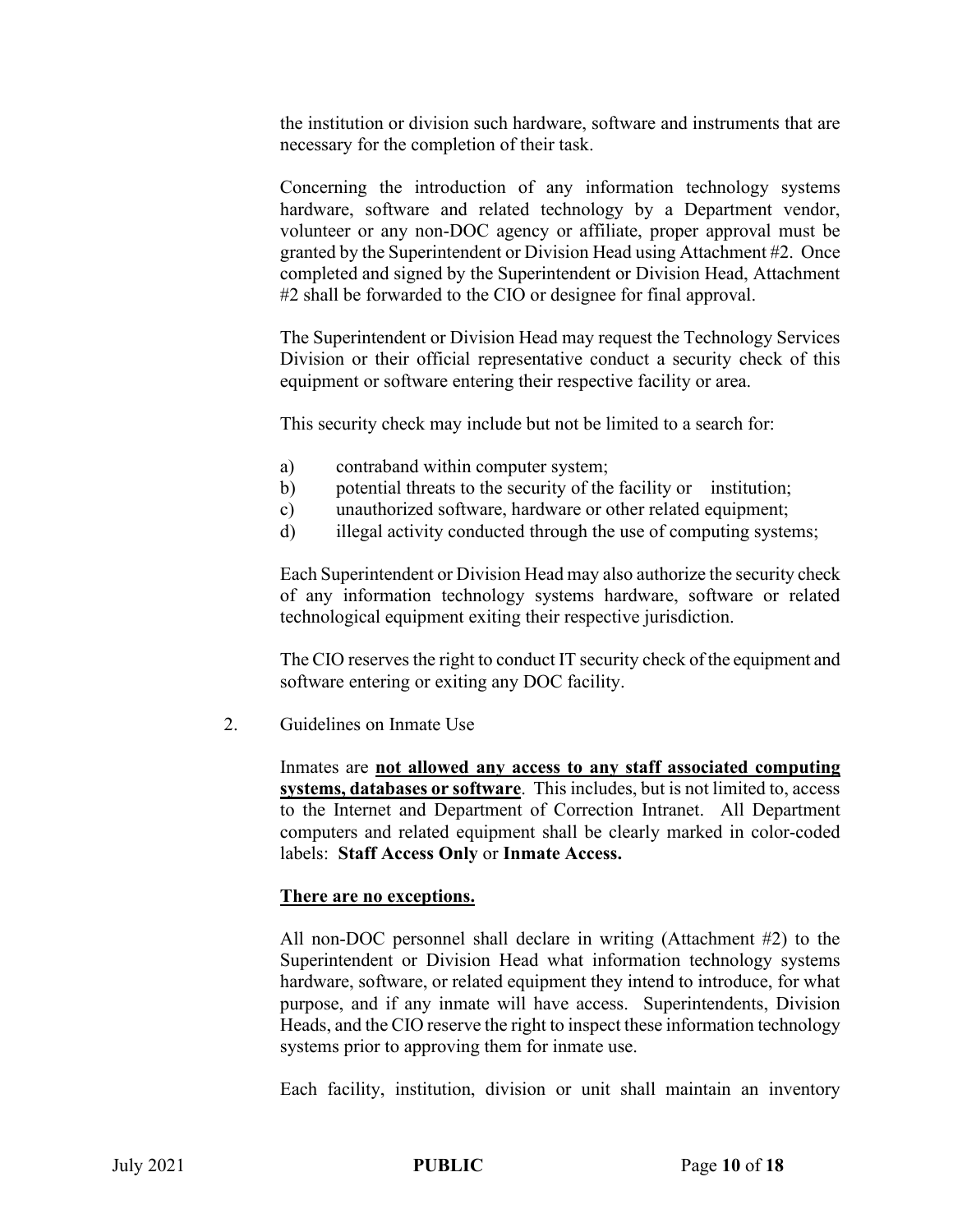(Attachment #3) of non-DOC owned information technology systems hardware, software and related equipment introduced to their respective areas, where it is located, for what purpose it is used, and if inmates have access. This inventory shall be forwarded to the CIO as part of the institution's or division's annual report specified in Section 756.12.

All Department institutions and divisions shall develop written procedures pursuant to this policy, detailing specific guidelines for their staff to adhere to. Each facility shall also develop written procedures for non-DOC staff to follow, specifically addressing the delivery of any non-Department owned information technology system(s). This includes hardware and software.

## **756.10 DISASTER RECOVERY**

The Department through the Technology Services Division shall maintain a comprehensive reaction plan in the event of a disaster, disorder or emergency. This shall include detailed plans for the Department's Wide Area Network and all Local Area Networks.

A plan shall be developed identifying specific off-site storage facilities for Local Area Network server tape back-ups.

## **756.11 ANNUAL AUDIT**

Annually, each Department facility, institution, division and unit's information technology systems shall be audited by the Policy Development and Compliance Unit to ensure compliance with technical policies and procedures. It is recommended that this audit process be completed during the official Department or institutional audit cycle.

## **756.12 ANNUAL REPORT**

- A. The CIO will submit an annual report to the Commissioner, detailing the status of information technology initiatives.
- B. The Superintendent and/or Division Head will prepare an annual evaluation of the information systems housed in their facility. The evaluation shall include a statement as to the effectiveness of all systems as it relates to institutional management. This report will site problem areas and requests for future enhancements and will be submitted annually to the CIO of Technology Services.

#### **756.13 CONFORMANCE WITH ESTABLISHED ADMINISTRATION & FINANCE GUIDELINES**

Users are required to understand and follow state and Agency/Board/Commission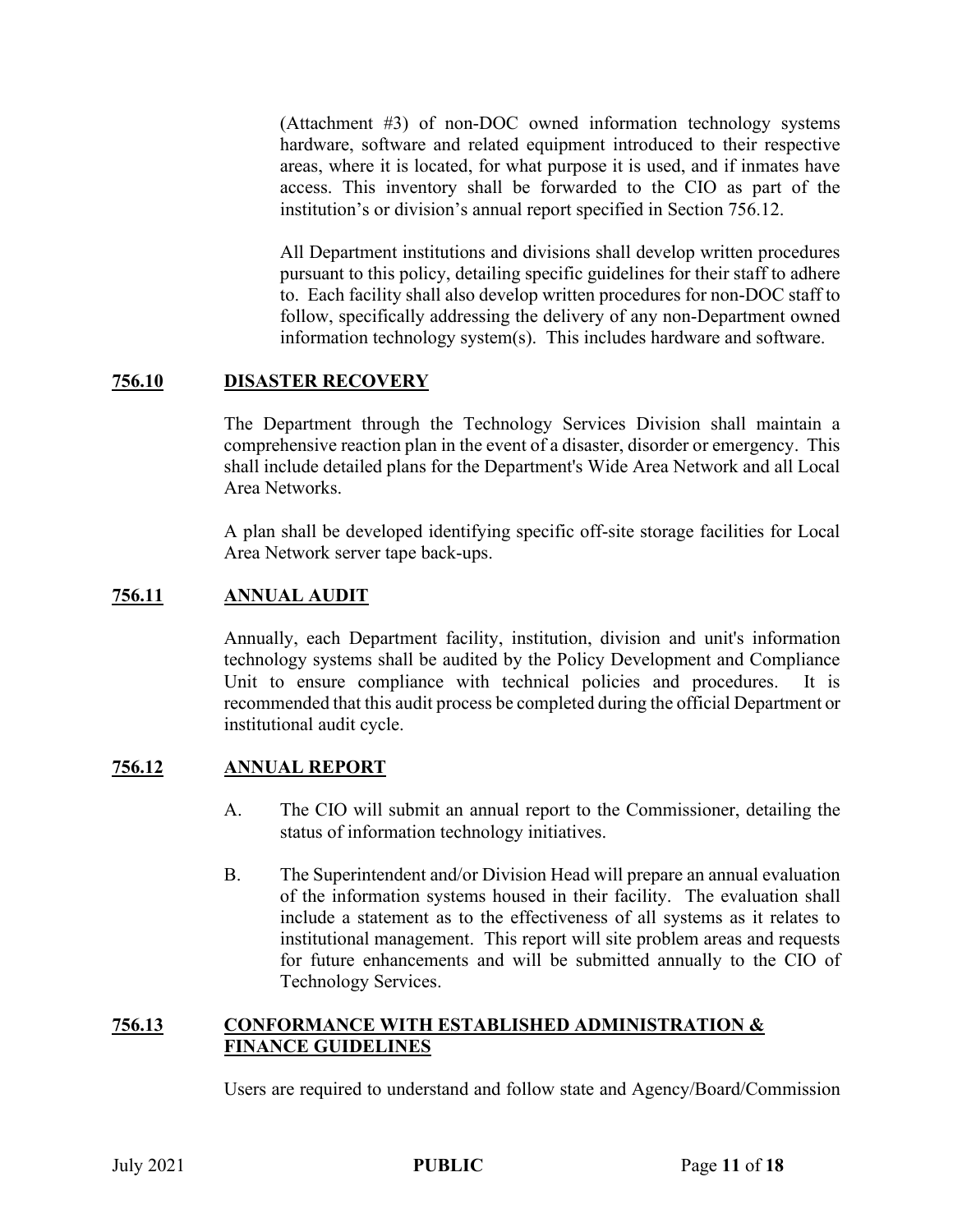guidelines governing the use of information technology resources

## **756.14 REVIEW DATE**

This policy shall be reviewed annually from the effective date by the Commissioner or designee. The party or parties conducting the review shall develop a memorandum to the Commissioner with a copy to the Central Policy File indicating the review has been completed. Recommendations for revisions, additions or deletions will be included.

In the event of a department wide loss of computer infrastructure; a contingency plan for Continuity of Operations Plan (COOP) is located in the Field Services Division Office.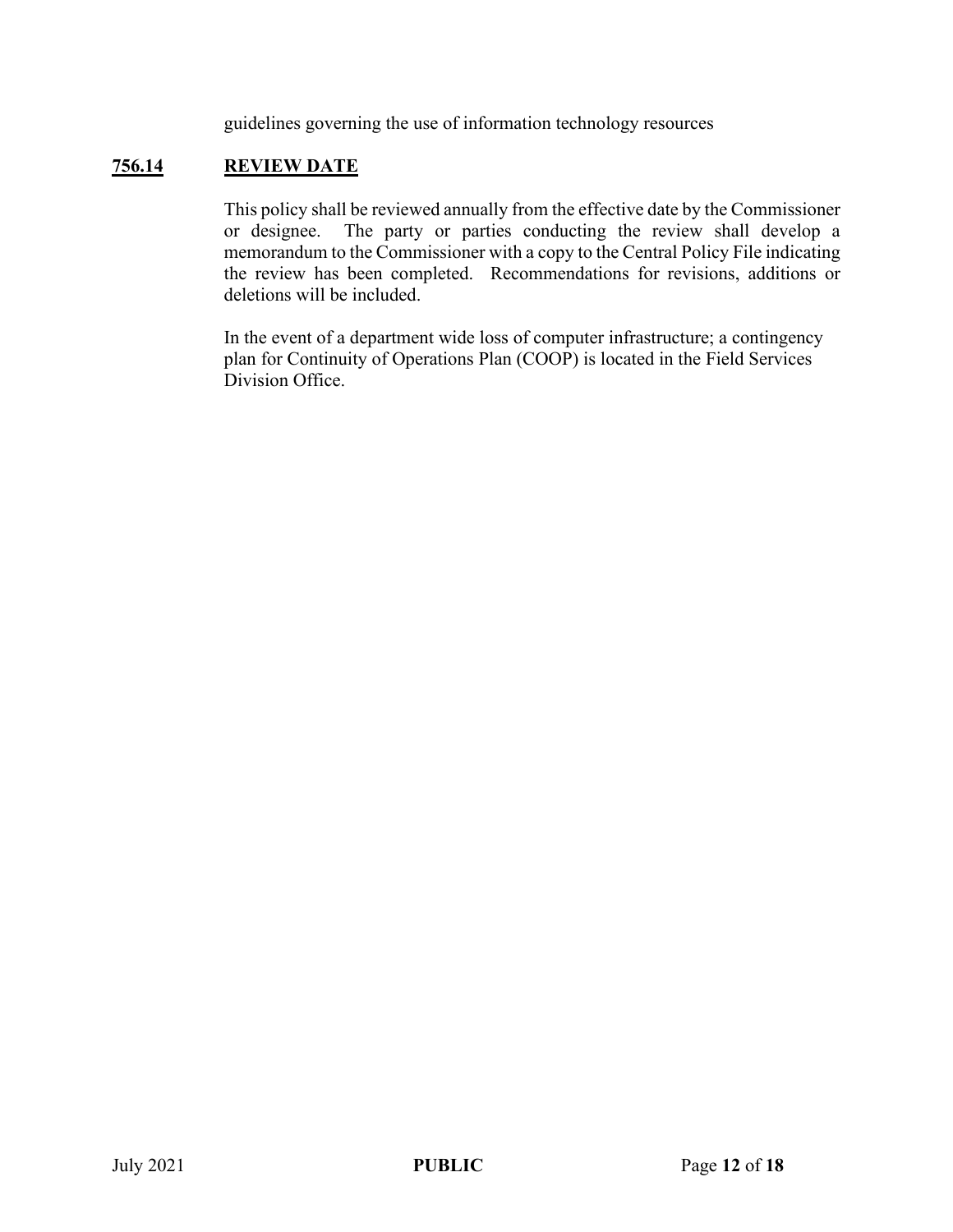## Attachment #1 **DEPARTMENT OF CORRECTION TECHNOLOGY SERVICES DIVISION REQUEST FOR INSTALLATION OF CJIS TERMINAL**

|                                        | Date:<br><u> 1980 - Jan Samuel Barbara, politik eta politik eta politik eta politik eta politik eta politik eta politik e</u>                                                                                                        |
|----------------------------------------|--------------------------------------------------------------------------------------------------------------------------------------------------------------------------------------------------------------------------------------|
|                                        |                                                                                                                                                                                                                                      |
|                                        |                                                                                                                                                                                                                                      |
|                                        | Approximate distance (measured in feet) to other CJIS terminals at your facility or division?                                                                                                                                        |
|                                        |                                                                                                                                                                                                                                      |
|                                        | Please provide the model name, type and serial numbers of all CJIS equipment, including printers:                                                                                                                                    |
|                                        | ,我们也不会有什么。""我们的人,我们也不会有什么?""我们的人,我们也不会有什么?""我们的人,我们也不会有什么?""我们的人,我们也不会有什么?""我们的人                                                                                                                                                     |
|                                        |                                                                                                                                                                                                                                      |
|                                        | ,我们也不会有什么。""我们的人,我们也不会有什么?""我们的人,我们也不会有什么?""我们的人,我们也不会有什么?""我们的人,我们也不会有什么?""我们的人                                                                                                                                                     |
|                                        |                                                                                                                                                                                                                                      |
|                                        | Have the funds been allocated for this purchase? ________________________________                                                                                                                                                    |
|                                        | Do you understand the LEAPS/CJIS User Agreement? _______________________________                                                                                                                                                     |
| Superintendent/Division Head Approval: | <u>and the contract of the contract of the contract of the contract of the contract of the contract of the contract of the contract of the contract of the contract of the contract of the contract of the contract of the contr</u> |
|                                        |                                                                                                                                                                                                                                      |
|                                        |                                                                                                                                                                                                                                      |

Date: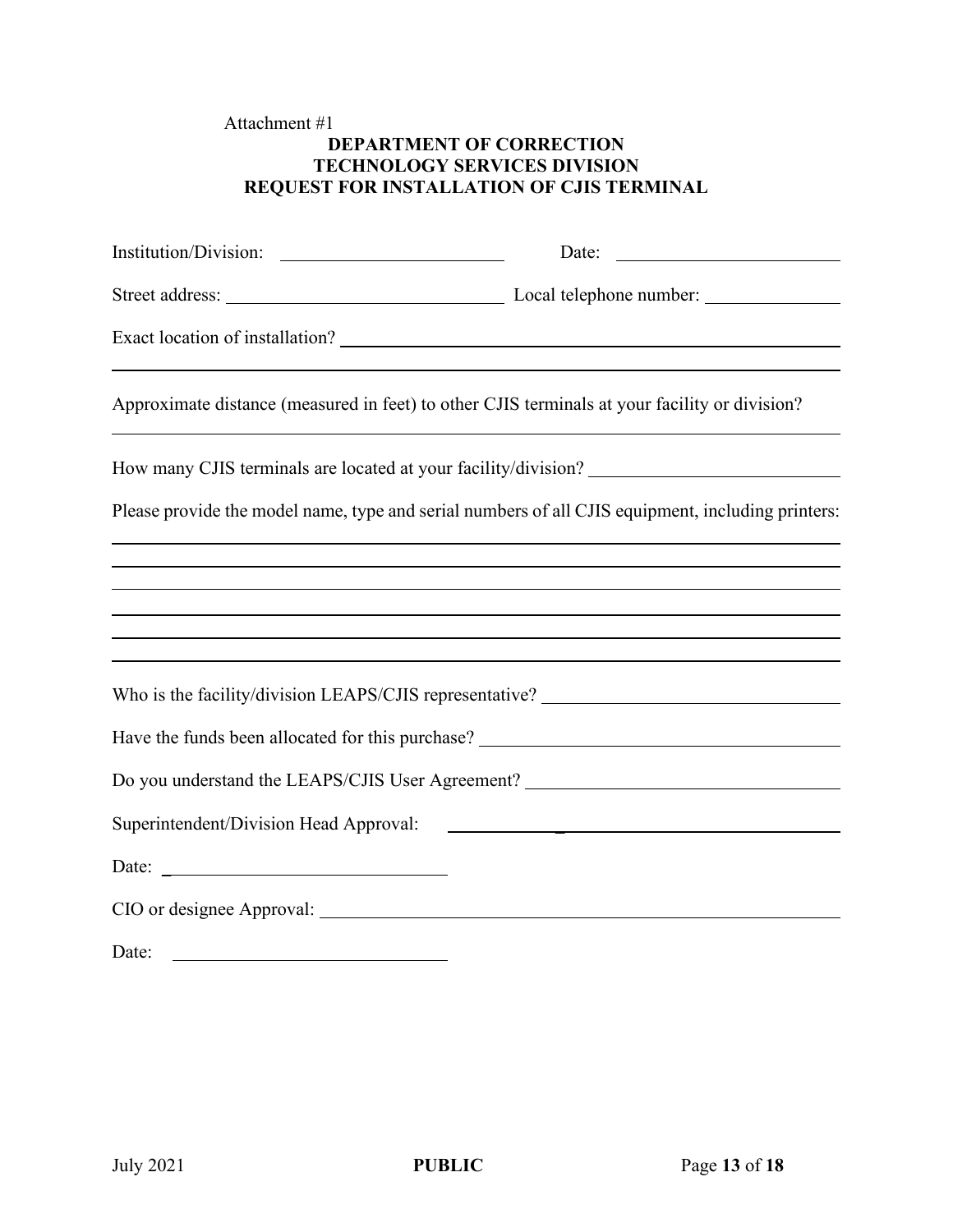## **DEPARTMENT OF CORRECTION TECHNOLOGY SERVICES DIVISION REQUEST FOR INSTALLATION**

## **NON DOC HARDWARE/SOFTWARE**

Name of Institution/Facility/Division where equipment/software will be installed:

|                                                                                                                                                                                                                                                                                                                                             |  |  | Date: $\qquad \qquad$ |
|---------------------------------------------------------------------------------------------------------------------------------------------------------------------------------------------------------------------------------------------------------------------------------------------------------------------------------------------|--|--|-----------------------|
|                                                                                                                                                                                                                                                                                                                                             |  |  |                       |
|                                                                                                                                                                                                                                                                                                                                             |  |  |                       |
| Inmate will have access? YES NO (please circle one)                                                                                                                                                                                                                                                                                         |  |  |                       |
|                                                                                                                                                                                                                                                                                                                                             |  |  |                       |
| ,我们也不会有什么?""我们的人,我们也不会有什么?""我们的人,我们也不会有什么?""我们的人,我们也不会有什么?""我们的人,我们也不会有什么?""我们的人                                                                                                                                                                                                                                                            |  |  |                       |
| ,我们也不会有什么。""我们的人,我们也不会有什么?""我们的人,我们也不会有什么?""我们的人,我们也不会有什么?""我们的人,我们也不会有什么?""我们的人<br>Please provide the model name, type and serial numbers of all equipment, including printers and<br>software to be installed: (Attach additional pages as necessary)<br><u> 1989 - Andrea Barbara, amerikan basar basa dan basa dan basa dan basa da</u> |  |  |                       |
|                                                                                                                                                                                                                                                                                                                                             |  |  |                       |
| CIO or designee approval:                                                                                                                                                                                                                                                                                                                   |  |  |                       |
| Date:                                                                                                                                                                                                                                                                                                                                       |  |  |                       |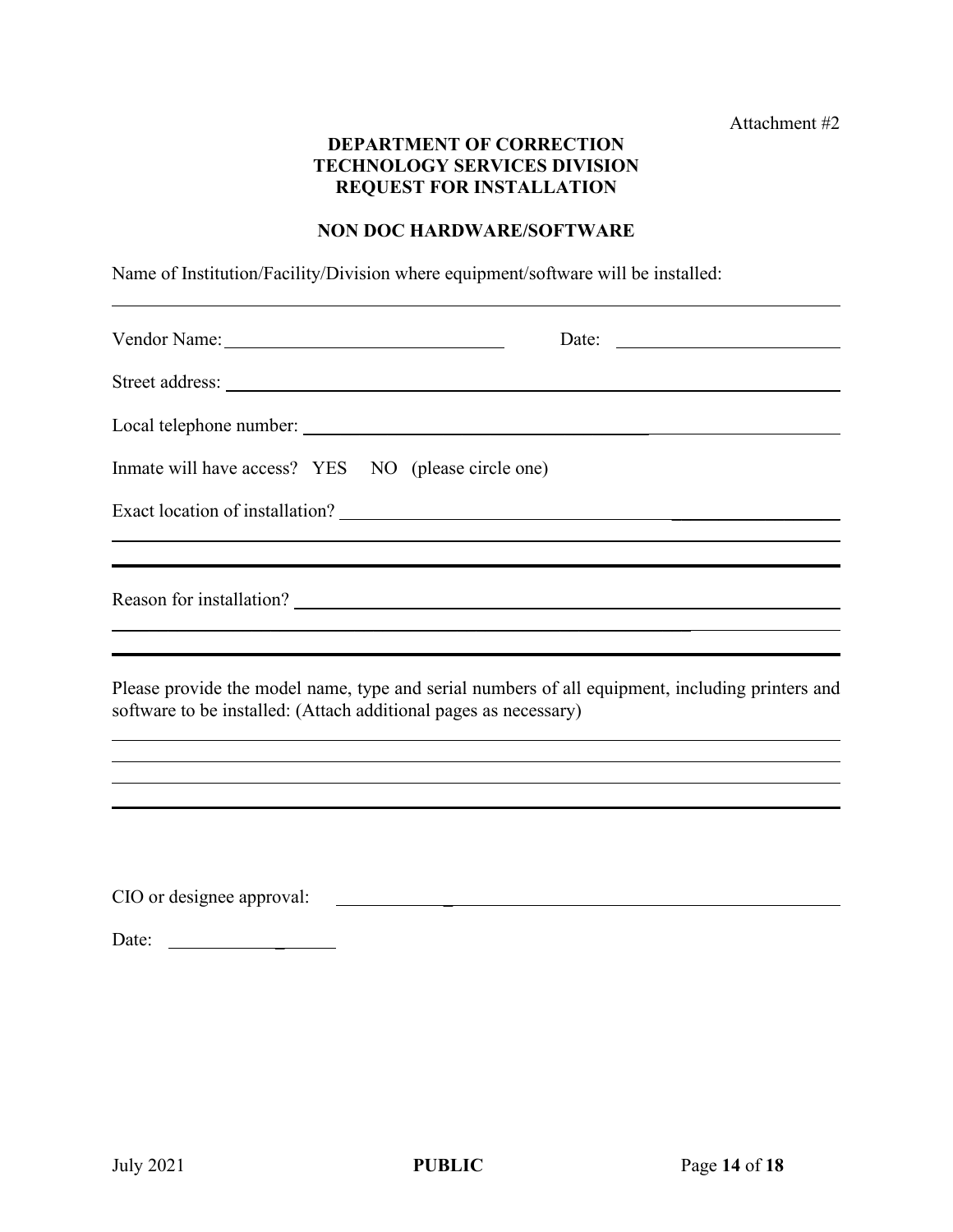Attachment #3

### **DEPARTMENT OF CORRECTION TECHNOLOGY SERVICES DIVISION INFORMATION TECHNOLOGY INVENTORY**

### **INVENTORY OF NON DOC HARDWARE/SOFTWARE**

Institution/Division: Date:

ID Tag Number Description Location

Superintendent/Division Head Signature:

Date: \_\_\_\_\_\_\_\_\_\_\_\_\_\_\_\_\_\_\_\_\_\_\_\_\_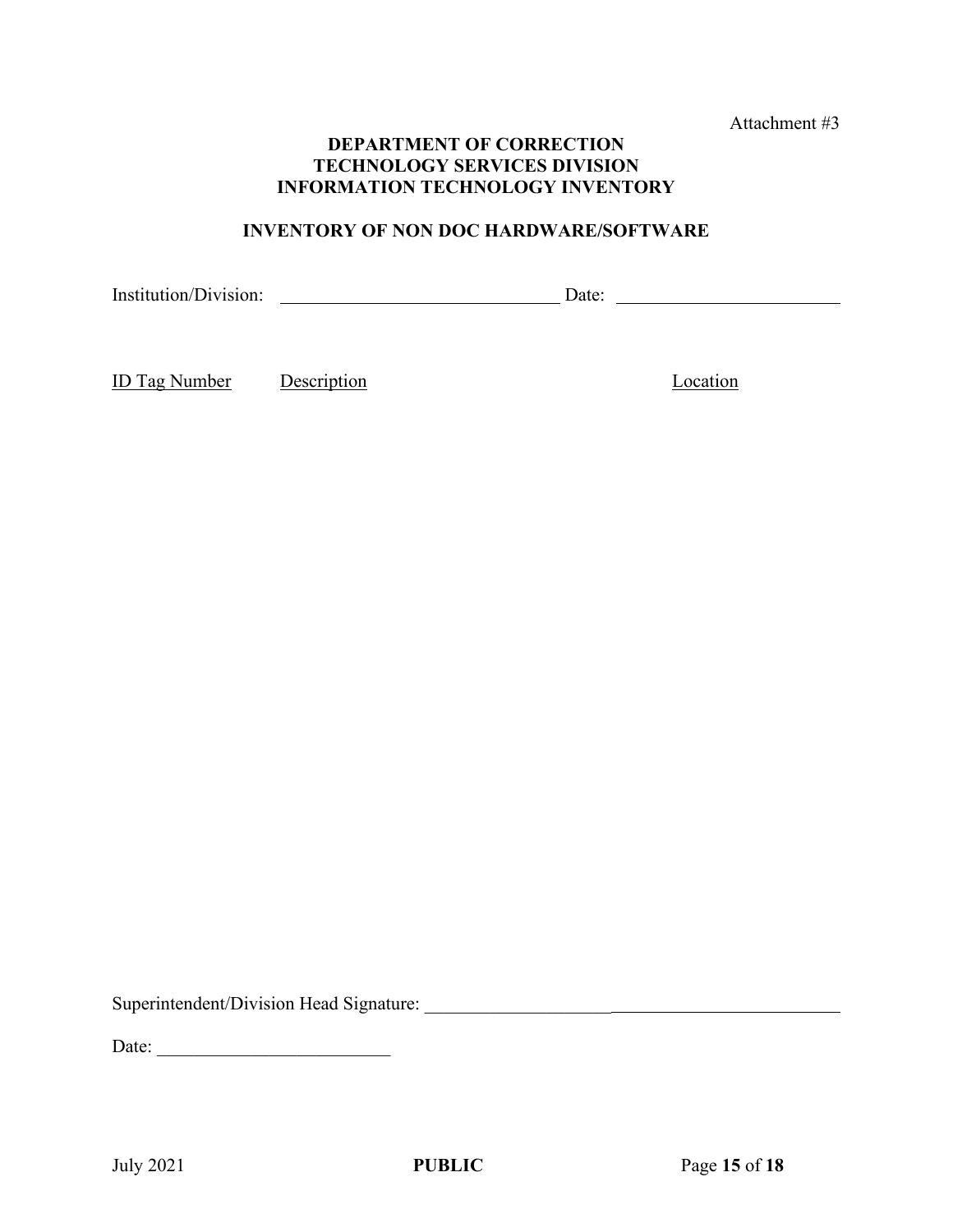#### **Attachment #4**

#### Department of Correction

# **IMS Profile Approval Procedures**

- 1. Each institution shall designate one management level staff person (usually Deputy Superintendent or higher) as the approving authority for profiles.
- 2. Division Heads shall be the approving authority for Central Office Divisions.
- 3. All staff requests for profile additions or deletions shall be made to the designated approving authority.
- 4. If approved, the approving authority shall notify the Help Desk of the required profiles and the Help Desk shall make the necessary arrangements for the assignments.
- 5. Institutions may only authorize institution profiles and Division Heads may only authorize Central Office profiles within their divisions (see attachment #5).
- 6. In all instances when staff transfer, are promoted, or otherwise have a change in job function, the approving authorities should notify the Help Desk to remove or change the profiles.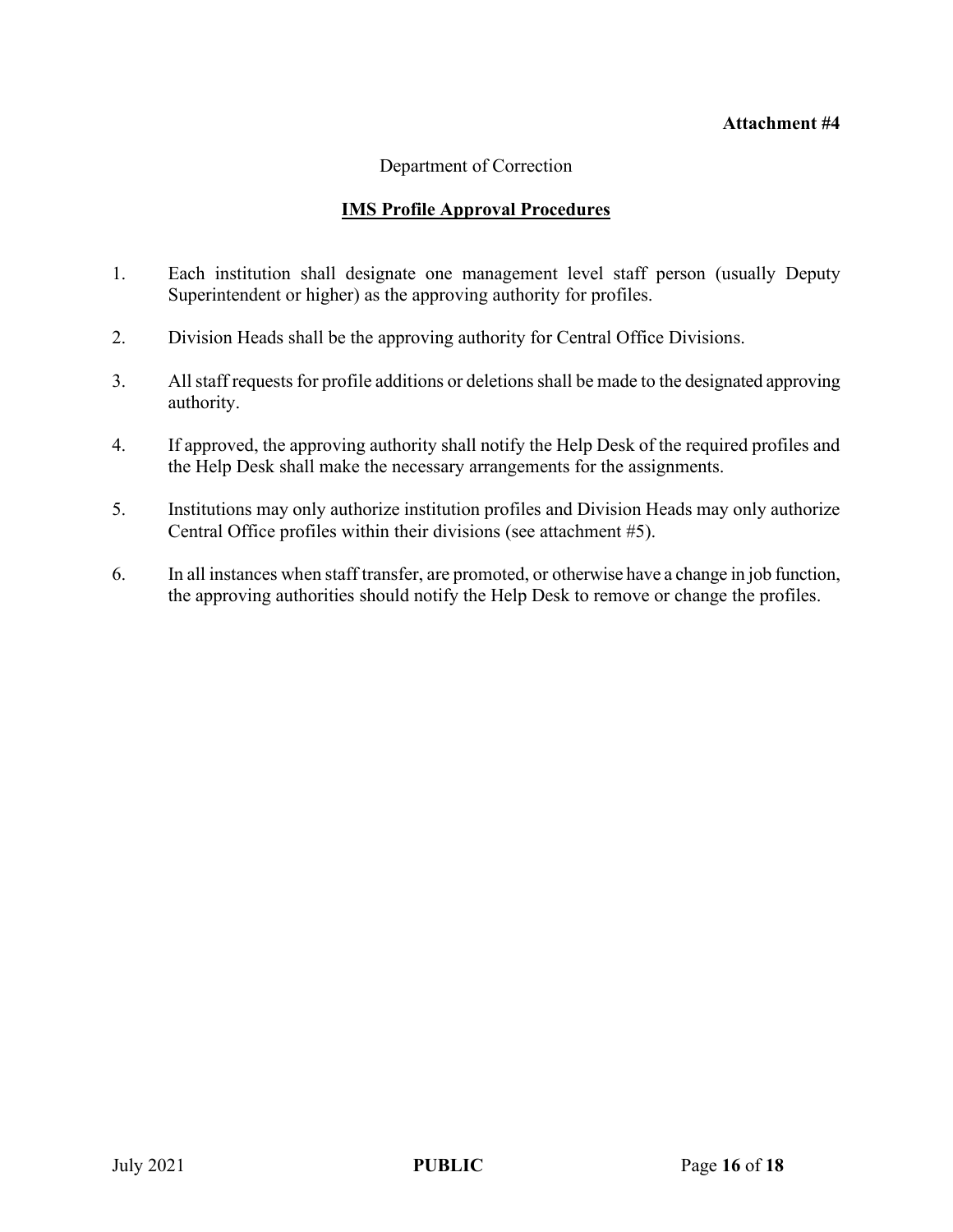## DEPARTMENT OF CORRECTION INMATE MANAGEMENT SYSTEM

# **Institution and Central Office Profiles**

| <b>Institution Profiles</b>      | <b>Central Office Profiles</b>         |
|----------------------------------|----------------------------------------|
| Administrative I                 | Administrative I **                    |
| Administrative II <sup>*</sup>   | Administrative III *                   |
| Admissions/Departures I          | Administrative IV <sup>*</sup>         |
| Admissions/Departures II         | Capital Management Division *          |
| <b>Basic Security</b>            | Central Classification I *             |
| Classification I                 | Central Classification II <sup>*</sup> |
| Classification II                | Central Classification III *           |
| Classification III               | *<br>Central Investigation             |
| Closed                           | Central Records I *                    |
| Community Release I              | Central Records II *                   |
| <b>Community Release II</b>      | Comm. Corrections Unit I *             |
| Criminal Records Processing      | Comm. Corrections Unit II *            |
| Date Computation I               | Complete Restriction on Inmate *       |
| Date Computation II *            | Data Collection *                      |
| Disciplinary                     | Date Computation Division *            |
| D-Hearing Officer *              | Department Grievance Coordinator *     |
| <b>DNA</b> Coordinator           | Director of Discipline *               |
| <b>DNA Liaison</b>               | Disciplinary Reg. Sup.                 |
| Education                        | DNA Central *                          |
| <b>Food Services</b>             | DNA Coordinator**                      |
| Global *                         | Education Division *                   |
| Grievance Coordinator *          | Health Services Division *             |
| Housing Assignment               | $INS *$                                |
| $INS *$                          | Limited Access <sup>**</sup>           |
| $IPS *$                          | Parole *                               |
| <b>IPS</b> Restriction on Inmate | Program Assessments **                 |
| Inmate Accounts *                | Program Division *                     |
| Inner Control I                  | Re-entry Supervisor *                  |
| Inner Control II                 | RRC *                                  |
| <b>Limited Access</b>            | Sex Offender Coordinator - Central *   |
| Limited Restriction on Inmate    | State Transportation *                 |
| Limited Schedule <sup>*</sup>    | Support Services *                     |
| Mail/Property                    | Victim Services *                      |
| Medical ***                      |                                        |
| Mental Health ***                |                                        |
| Parole*                          |                                        |
| Payroll Authorizer               |                                        |
| <b>Program Assessments</b>       |                                        |